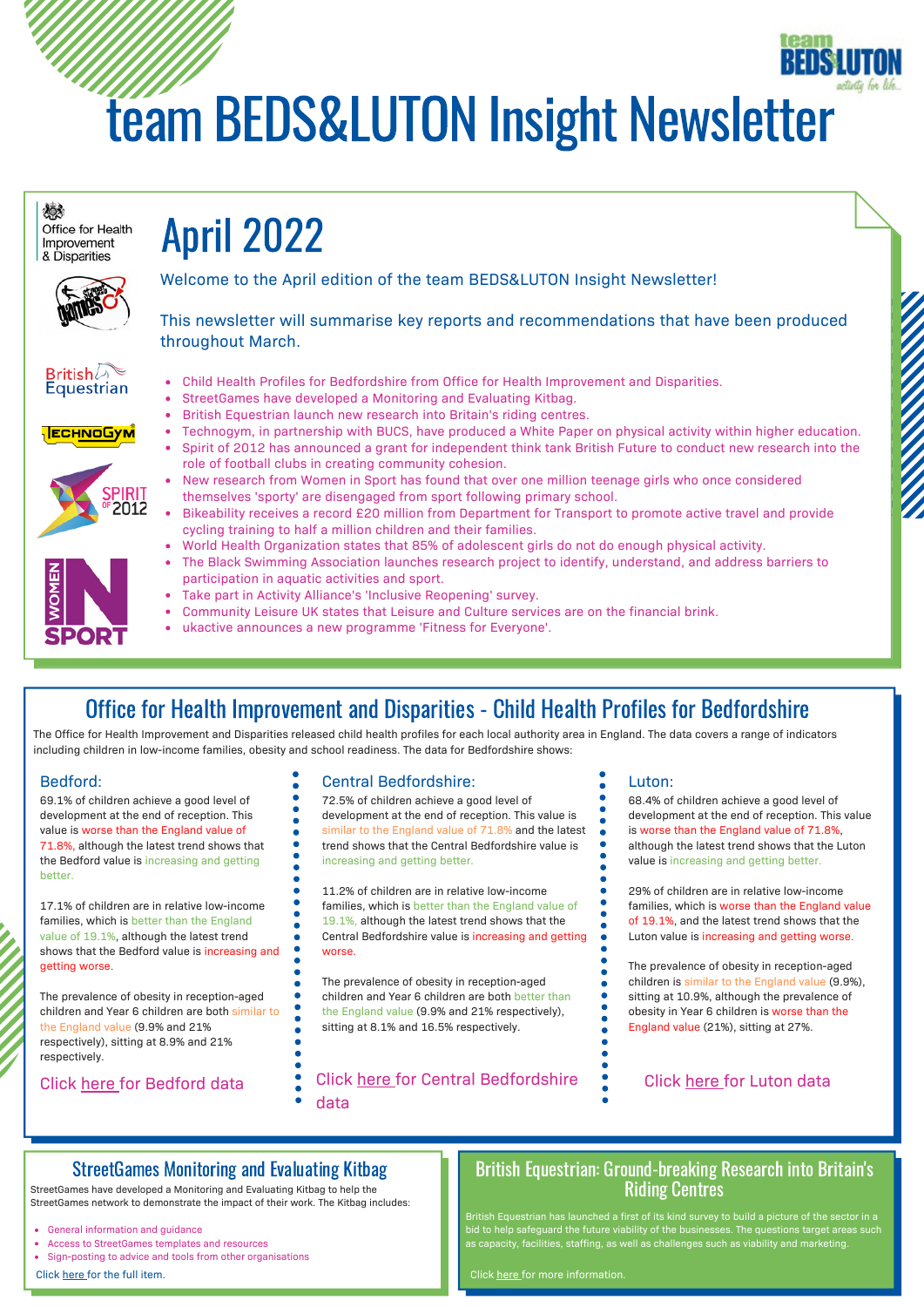### Technogym & BUCS - Physical Activity in Higher Education

Technogym and BUCS have produced a White Paper looking into the effects of COVID-19 in the higher education sector, campus life, the important roles sport and physical activity plays in the sector, and pinpointing areas of wellness opportunities. The White Paper closes with six key actions:

- Increase memberships
- New wellness opportunities
- Connect through digital
- Collaborative partnerships
- Community engagement
- $\bullet$ Building solutions for staff

Click [here](https://www.technogym.com/gb/) for the full item.

#### Department for Travel & Active Travel England - Bikeability receives £20 million Funding

Bikeability has received £20 million of government investment to improve access to cycle training and deliver its cycle training programme next year. The funding aims to promote active travel ad provide cycle training to half a million children and their families.

This funding will ensure that more children and families can cycle confidently and safely, as well as building on the government's commitment to decarbonise the transport network and build back greener from COVID-19.

This funding aims to give half a million training places to children and their families, meaning more people will be supported to introduce active travel in their everyday lives

Click [here](https://www.teambedsandluton.co.uk/news/2022/03/departmentfortravel-activetravelengland-bikeability) for more information.

### The Black Swimming Association: #OurSwimStory

The Black Swimming Association is working in conjunction with AKD Solutions to conduct research titled #OurSwimStory into why Black and Asian communities are put off from aquatic sports, with Sport England insight showing that 95% of Black adults and 80% of Black children do not swim, and 93% of Asian adults and 78% of Asian children do not swim.

The partnership are aiming to engage 1,400 respondents across England and Wales on a range of topics including:

- Socio-economy,
- Culture.
- Attitudes,
- **Behaviours**
- Institutional barriers.

Click [here](https://www.teambedsandluton.co.uk/news/2022/03/blackswimmingassociation-research) for more information.

# Spirit of 2012 & British Future - The Role of Football Clubs in Creating<br>
Community Cohesion<br>
2012 has announced a grant of £46,270 to the independent think tank, British Future to fund new research into<br>
thall clubs can h Community Cohesion

Spirit of 2012 has announced a grant of £46,270 to the independent think tank, British Future to fund new research into how football clubs can harness their fan's feelings of pride and togetherness to promote integration across divides and build place-based identities.

The research will aim to map the cultural reach and resonance of football clubs across people of different backgrounds and explore what works in uniting these people around their love of a particular team.

The research began in February 2022 and will continue until September 2023, when a report will be published and presented to parliament.

Click [here](https://spiritof2012.org.uk/shared-goals-new-research-british-future/) for the full item.

# Women in Sport Tackling Teenage Disengagement Research

Latest research from Women in Sport found that more than one million teenage girls who once considered themselves 'sporty', disengage from sport following primary school. Some of the reasons for disengagement include:

- A fear of feeling judged by others (68%),
- Lack of confidence (61%),
- Pressures of schoolwork (47%),
- Not feeling safe outside (43%)

The research surveyed 4,000 teenage girls and boys as part of their research work titled 'Reframing Sport for Teenage Girls', funded by Sport England. The survey found that 43% of teenage girls who once actively engaged with and enjoyed sport were being side-lined in their teenage years and made to feel not good enough, compared with just 24% of boys of the same age. Women in Sport have considered this group as 'The Missed Opportunity'.

Complex barriers and deep-rooted negative attitudes are affecting teenage girls' ability to enjoy sport, with body image and puberty being significant factors in the disengagement issue. 78% of girls say they avoid sport when they have their period and 73% pf girls say they do not like others watching them take part in activity. Teenage girls are also experiencing an increase in mental health challenges, particularly relating to loneliness and anxiety, which has only been amplified by the COVID-19 pandemic.

Click [here](https://www.teambedsandluton.co.uk/news/2022/03/womeninsport-research) for more information.

# World Health Organization - Study into Adolescent Girls

A new study into the 'Barriers and Facilitators of Physical Activity Participation in Adolescent Girls', by the World Health Organization reveals that 85% of adolescent girls do not do enough physical activity.

WHO have published a factsheet that summarises the study findings and identifies areas for action. Barriers include:

- Perceived lack of competence
- Discomfort during and after physical activity
- Increased social and family obligations
- Preference for other leisure activities.

#### Facilitators include:

- Weight management
- Perceived competence or skill level
- Health benefits Enjoyment
- 

WHO suggests that whole-of-school approaches to link the school curriculum with the broader school environment and the local community can be applied to increase participation of adolescent girls. Click [here](https://www.teambedsandluton.co.uk/news/2022/03/worldheathorganization-adolescentgirls) for more information.

# Activity Alliance: 'Inclusive Reopening' Survey

Activity Alliance are working with Britain Thinks to explore how people with disabilities and people with long-term health conditions can be included in physical activity as we move out of he pandemic. 'Inclusive Reopening' is taking a multi-phase approach to investigate how people with disabilities and people with long-term health conditions interact with physical activity as we recover from the pandemic.

If you are directly or indirectly involved in delivering organised activities to people with disabilities, the Activity Alliance wants to hear from you.

Click [here](https://www.teambedsandluton.co.uk/news/2022/03/activityallianceinclusivereopening) for more information.

# Alllin

# ukactive: 'Fitness for Everyone'

ukactive will launch a news-style digital programme named 'Fitness for Everyone' to encourage people to be more active through inspiring case studies that will promote physical activity amongst all ages.

The programme will launch on Wednesday 21st September to coincide with National Fitness Day and will showcase stories from people across the country who have used physical activity to transform their lives Click [here](https://www.teambedsandluton.co.uk/news/2022/03/ukactivefitnessforeveryone) [f](https://www.teambedsandluton.co.uk/news/2022/03/communityleisureuksectoronfinancialbrink)or more information.

#### Community Leisure UK: A Sector on the Financial Brink

Soaring energy costs are causing Leisure and Culture services to teeter on the financial brink.

A survey amongst Community Leisure UK members shows that the energy bills for leisure operators has increased by 113% from 2019 to 2022. It is predicted that costs will rise to £3.3 million in 2023.

Swimming is an area of particular pressure due to the high energy consumption rate of swimming pools.

,,,,,,,,,,

777777777

Click [here](https://www.teambedsandluton.co.uk/news/2022/03/communityleisureuksectoronfinancialbrink) for more information.

### For more information..

Please contact our Insight and Impact Officer, Sophie Warrener.

e: sophie@teambedsandluton.co.uk m: 07710611974

• Lack of time